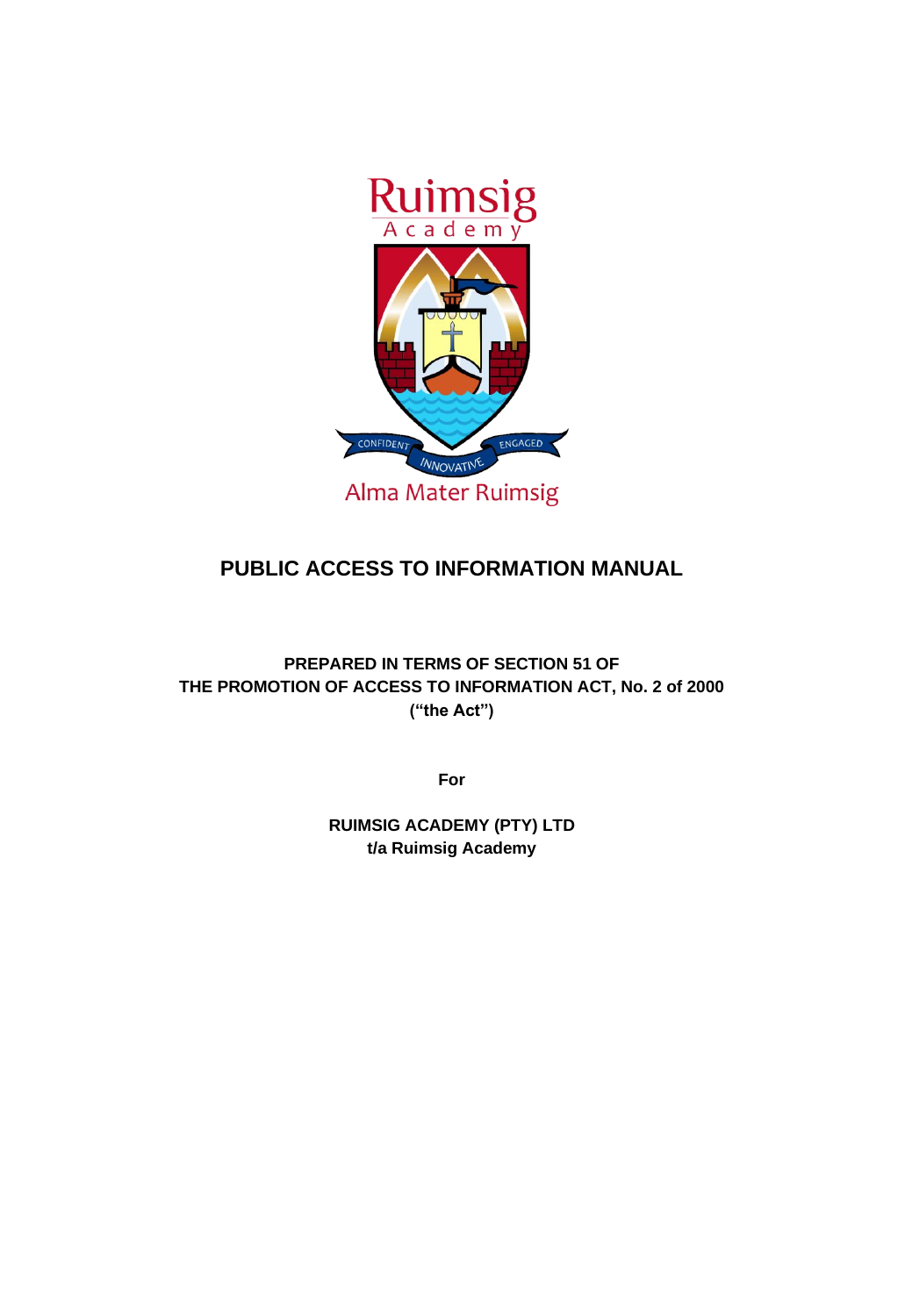

# **TABLE OF CONTENTS**

| 1.                                                       |  |  |  |  |  |
|----------------------------------------------------------|--|--|--|--|--|
| 2.                                                       |  |  |  |  |  |
| 3.                                                       |  |  |  |  |  |
| 4.                                                       |  |  |  |  |  |
| 5.                                                       |  |  |  |  |  |
| 6.                                                       |  |  |  |  |  |
| 7.                                                       |  |  |  |  |  |
| 8.                                                       |  |  |  |  |  |
| 9.                                                       |  |  |  |  |  |
| 10.                                                      |  |  |  |  |  |
|                                                          |  |  |  |  |  |
|                                                          |  |  |  |  |  |
|                                                          |  |  |  |  |  |
| ANNEXURE C: GROUNDS FOR REFUSAL OF ACCESS TO RECORDS  15 |  |  |  |  |  |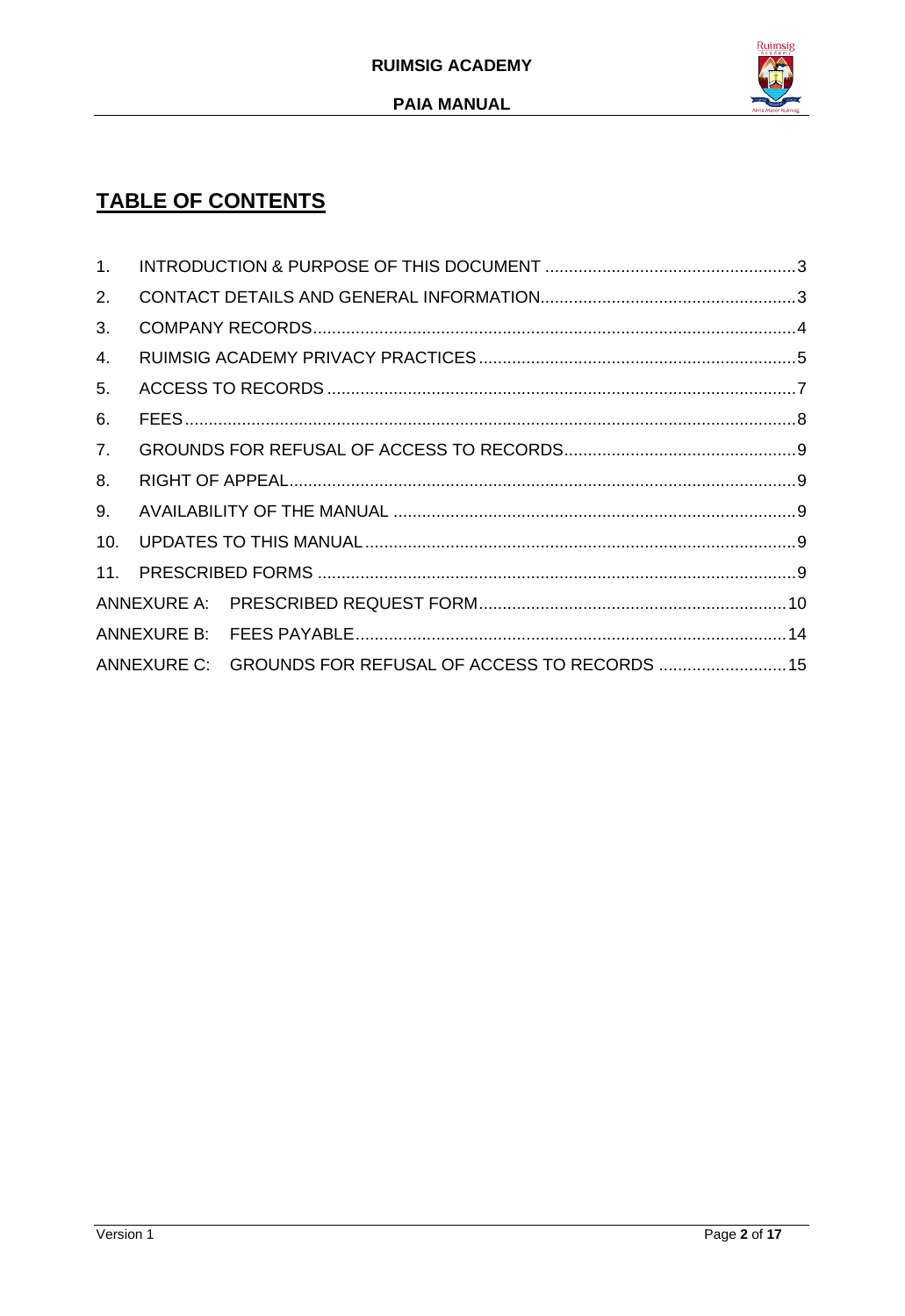

# <span id="page-2-0"></span>**1. INTRODUCTION & PURPOSE OF THIS DOCUMENT**

The Promotion of Access to Information Act 2 of 2000 ("the Act") gives effect to the right of access to information in records held by public or private bodies that is required for the exercise or protection of any rights as enshrined in the Bill of Rights forming part of The Constitution of The Republic of South Africa, 1996 ("the Constitution").

This Promotion of Access to Information Manual ("PAIA Manual") provides an outline of the type of records and the personal information it holds, and explains how to submit requests for access to these records in terms of the Promotion of Access to Information Act 2 of 2000 ("PAIA "). In addition, it explains how to access, or object to, personal information held by the Company, or request correction of the personal information, in terms of paragraphs 23 and 24 of the Protection of Personal Information Act 4 of 2013 ("POPIA").

The PAIA and POPIA Acts give effect to everyone's constitutional right of access to information held by private sector or public bodies, if the record or personal information is required for the exercise or protection of any rights. If a public body lodges a request, the public body must be acting in the public interest.

# <span id="page-2-1"></span>**2. CONTACT DETAILS AND GENERAL INFORMATION**

#### **2.1. Availability of this PAIA Manual**

A copy of this manual can be requested from the Information Officer (see contact details in section 2.4).

#### **2.2. Guidelines to the PAIA and POPIA**

Guides to the PAIA and POPIA Acts can be obtained and queries directed to:

| <b>PAIA</b>                                 | <b>POPIA</b>                        |
|---------------------------------------------|-------------------------------------|
| South African Human Rights Commission       | <b>Information Regulator</b>        |
| Promotion of Access to Information Act Unit | P.O. Box 31533                      |
| Research and Documentation Department       | <b>Braamfontein</b>                 |
| Private Bag 2700                            | Johannesburg                        |
| Houghton                                    | 2017                                |
| Johannesburg                                |                                     |
| 2041                                        |                                     |
| Braampark, Forum 3                          | <b>JD House</b>                     |
| 33 Hoofd Street                             | 27 Stiemens Street                  |
| <b>Braamfontein</b>                         | <b>Braamfontein</b>                 |
| Johannesburg                                | Johannesburg                        |
| 2001                                        | 2001                                |
| Telephone number: (011) 484 8300            | Website: www.justice.gov.za/inforeg |
| Fax number: (011) 484 7146/7                | E-Mail: inforeg@justice.gov.za      |
| Website: www.sahrc.org.za                   |                                     |
| E-mail: PAIA@sahrc.org.za                   |                                     |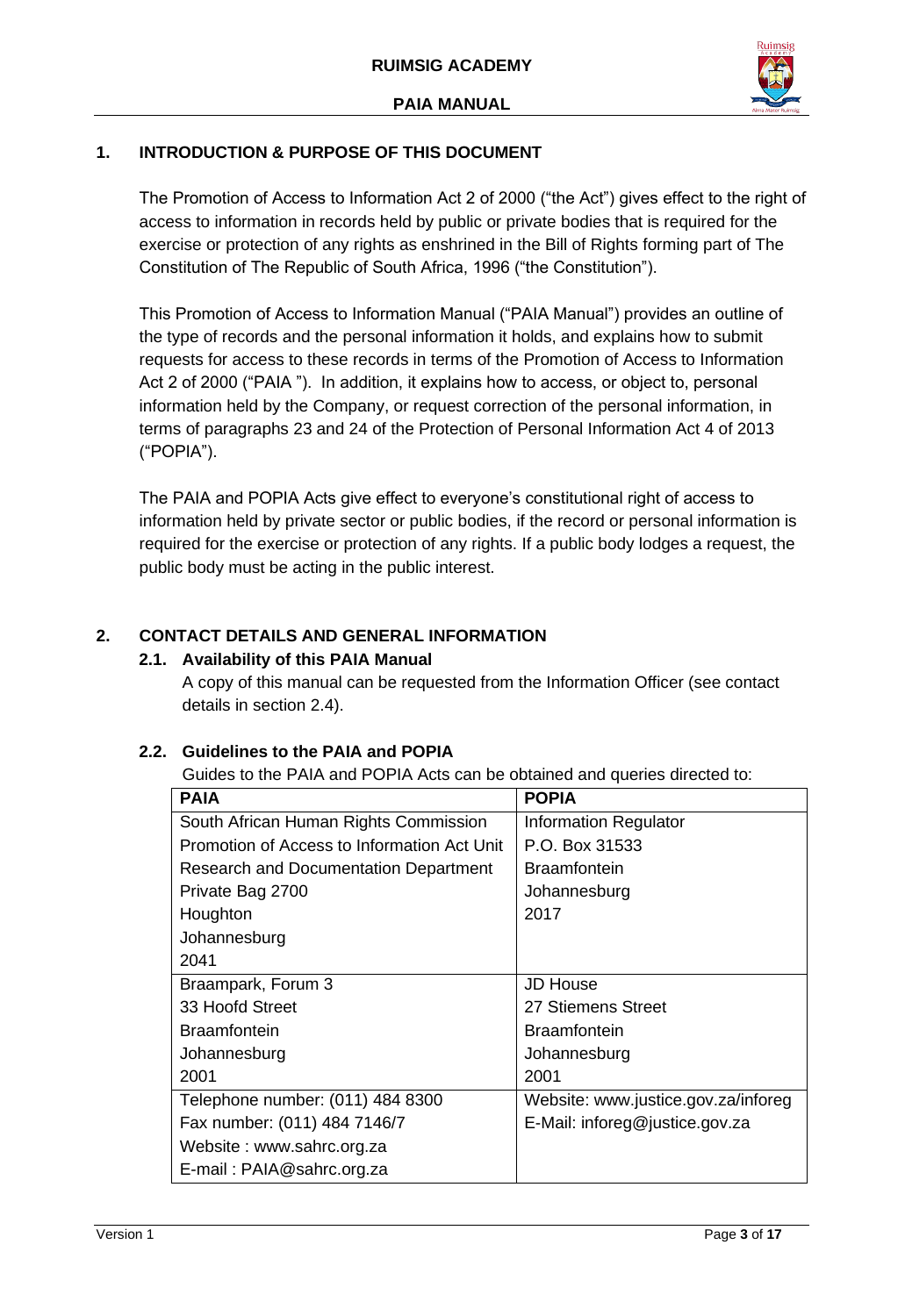

#### **2.3. Company Details**

| <b>Ruimsig Academy</b>         |                            |  |
|--------------------------------|----------------------------|--|
|                                |                            |  |
| <b>Postal Address</b>          | PO Box 2980                |  |
|                                | Krugersdorp                |  |
|                                | 1740                       |  |
| <b>Street Address</b>          | 4b Chestnut Road           |  |
|                                | <b>Tres Jolie</b>          |  |
|                                | Ruimsig                    |  |
|                                | Johannesburg               |  |
| <b>Telephone number</b>        | + 27 01 109 5009           |  |
|                                |                            |  |
| <b>Facsimile number</b>        | + 27 86 601 4138           |  |
|                                |                            |  |
| <b>Electronic Mail Address</b> | admin@ruimsigacademy.co.za |  |
|                                |                            |  |
| <b>Website</b>                 | www.ruimsigacademy.co.za   |  |
|                                |                            |  |

#### **2.4. Company Contact Details**

| <b>Group Information Officer</b>      | Ann-louise van Wyk              |
|---------------------------------------|---------------------------------|
| <b>Electronic Mail Address</b>        | a.vanwyk@almacambridge.org.za>  |
|                                       |                                 |
| <b>Deputy Information Officer for</b> | Simone Redelinghuys             |
| <b>Ruimsig Academy</b>                |                                 |
| <b>Electronic Mail Address</b>        | admissions@ruimsigacademy.co.za |
| <b>Telephone number</b>               | + 27 01 109 5009                |
| <b>Facsimile number</b>               | $+27866014138$                  |

# <span id="page-3-0"></span>**3. COMPANY RECORDS**

#### **3.1. Records available in accordance with other legislation**

The company has records available in terms of various laws, as amended, including:

- Labour Relations Act 66 of 1995;
- Employment Equity Act 55 of 1998;
- Basic Conditions of Employment Act 75 of 1997;
- Compensation of Occupational Injuries and Diseases Act 130 of 1993;
- Companies Act 71 or 2008;
- Unemployment Insurance Act 63 of 2001;
- Value Added Tax Act 89 of 1991;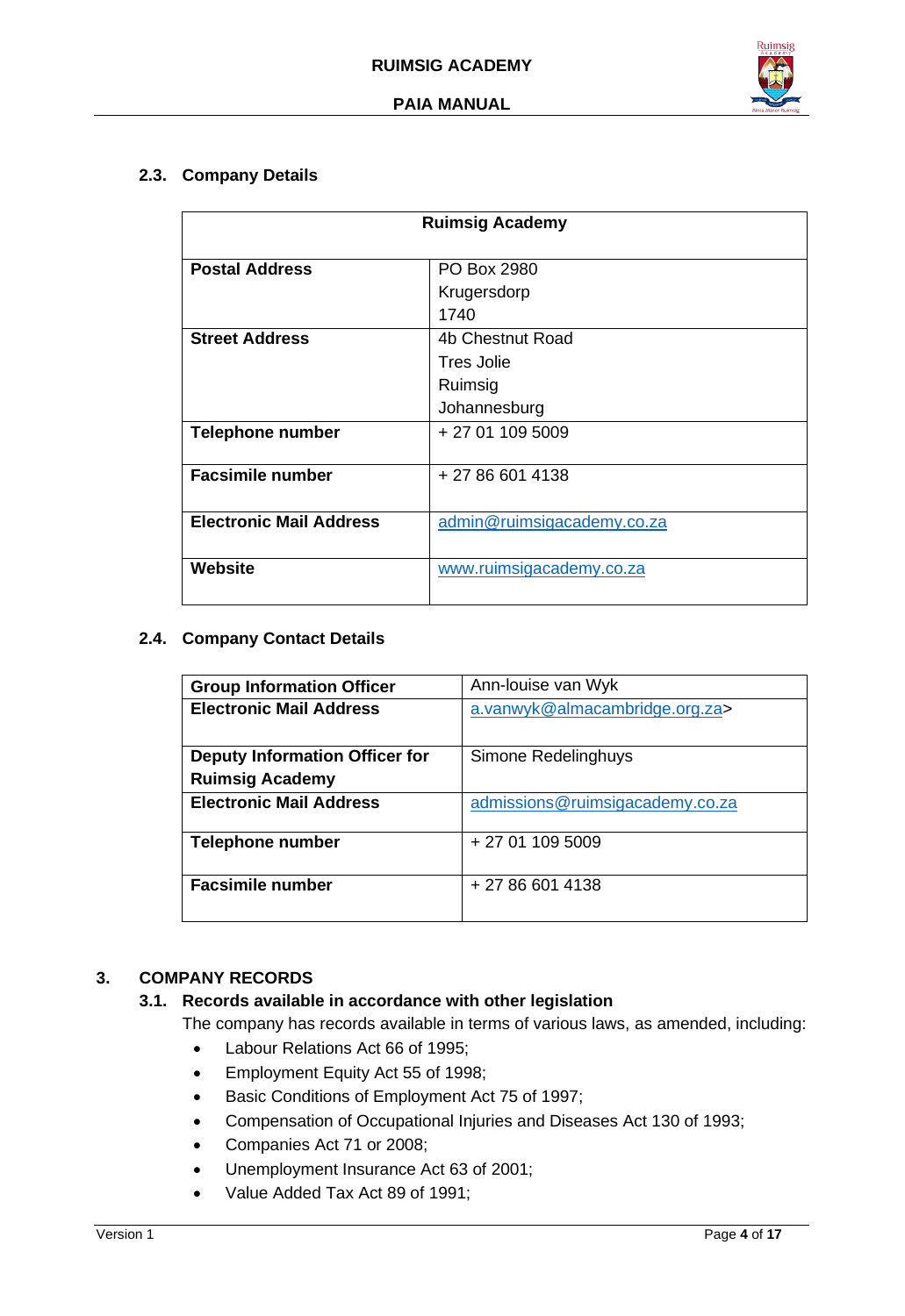

- Income Tax Act 58 of 1962:
- Skills Development Act 9 of 1999;
- Stock Exchanges Control Act 1 of 1985 and the Rules and Listing Requirements of the JSE Securities Exchange issued in terms thereof;
- South African Schools Act 84 of 1996;
- Gauteng School Education Act 6 of 1995
- Further Education and Training Colleges Act 16 of 2006;
- Higher Education Act 101 of 1997;
- Protection of Personal Information Act 4 of 2013.

## **3.2. Summary: records available**

| <b>DEPARTMENTAL</b>    | <b>SUBJECT</b>                              |
|------------------------|---------------------------------------------|
| <b>RECORDS</b>         |                                             |
| Finance                | <b>Audited Financial Statements</b>         |
|                        | Tax Records – Company and employees         |
|                        | <b>Asset Register</b>                       |
|                        | <b>Management Accounts</b>                  |
| <b>Human Resources</b> | <b>Employee Records</b>                     |
|                        | <b>Employee Contracts</b>                   |
| Legal                  | <b>Admission Agreements</b>                 |
|                        | General contract documentation              |
|                        | Company guidelines, policies and procedures |
|                        | <b>Statutory and Environmental Records</b>  |
| Marketing              | <b>Market Information</b>                   |
|                        | <b>Brochures</b>                            |
|                        | Media Releases                              |
| Other                  | Parent / Guardian Information and database  |
|                        | Student Information and database            |

# <span id="page-4-0"></span>**4. RUIMSIG ACADEMY PRIVACY PRACTICES**

#### **4.1. Personal Information that we collect about you:**

- 4.1.1. Identity Data;
- 4.1.2. Contact Data;
- 4.1.3. Financial Data;
- 4.1.4. Medical data;
- 4.1.5. Student performance data;
- 4.1.6. Transaction Data;
- 4.1.7. Service Data;
- 4.1.8. Technical Data;
- 4.1.9. Usage Data;
- 4.1.10. Marketing and Communications Data;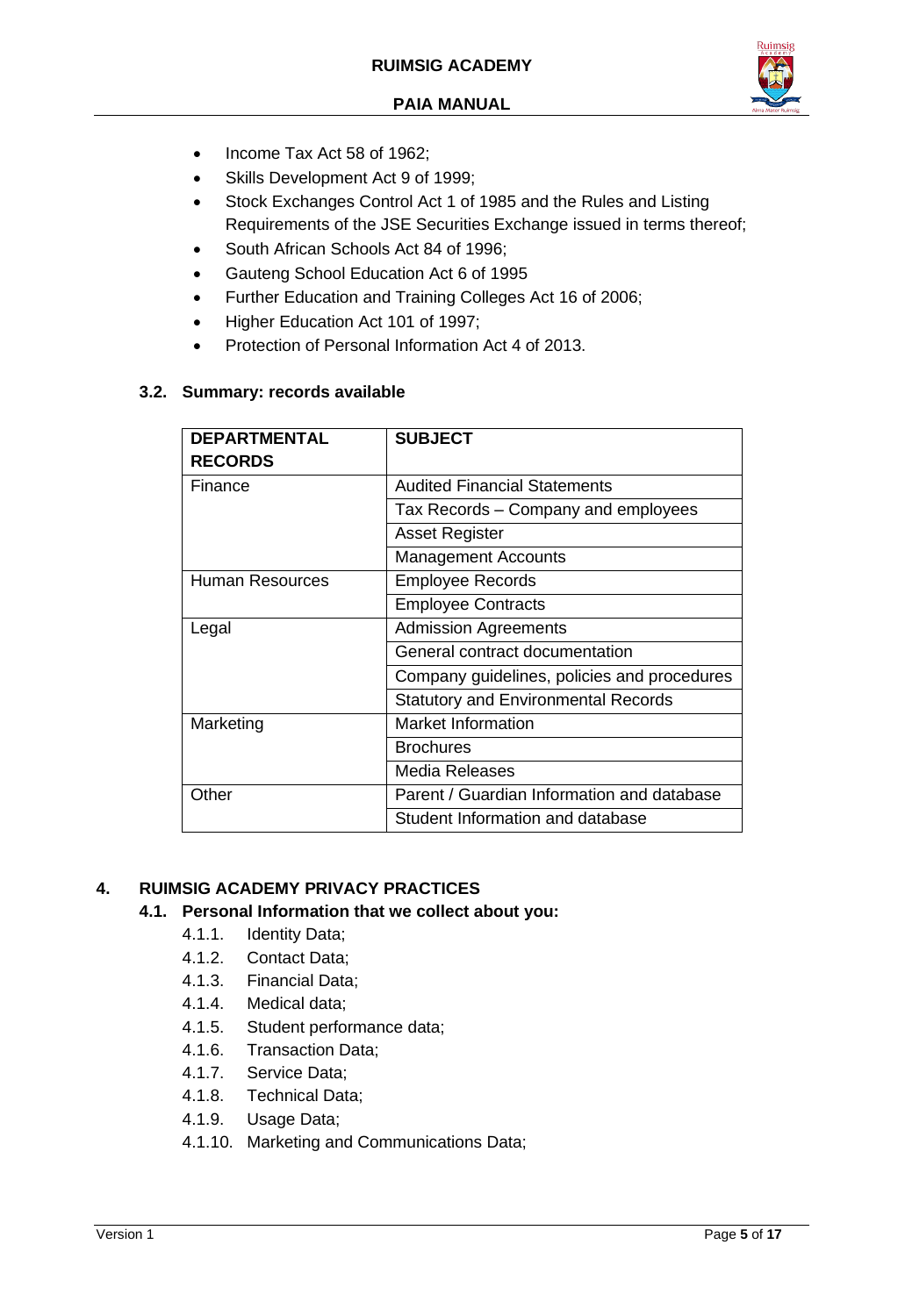

### **4.2. We collect personal or other information to:**

- 4.2.1. provide our services to you, as well as any services that you may purchase from us (including goods you purchase from our website);
- 4.2.2. Administer our various education programs;
- 4.2.3. Operate our facilities;
- 4.2.4. Comply with our statutory obligations, including submissions to the Companies and Intellectual Property Commission, as well as interacting with regulatory authorities;
- 4.2.5. Conduct business case analysis;
- 4.2.6. Conduct Ruimsig Academy's recruitment exercises, including referrals, and hiring processes, including the capturing of a job applicant's details and the providing of status updates to such a job applicant. In this context Ruimsig Academy will conduct criminal record and credit checks;
- 4.2.7. Retain and make information available to you on the website;
- 4.2.8. Provide you with marketing that is relevant to you, or to direct information concerning Ruimsig Academy to you;
- 4.2.9. Maintain and update our customer or potential customer databases;
- 4.2.10. Establish and verify your identity on our website;
- 4.2.11. Diagnose and deal with technical issues and customer support queries and other use queries;
- 4.2.12. Operate, administer, maintain, secure, and develop the website and the performance and functionality of our website;
- 4.2.13. Protect our rights in any litigation that may involve you;
- 4.2.14. Detect, prevent or deal with actual or alleged fraud, security or the abuse, misuse or unauthorized use of our Website and/or contravention of our Privacy Notice or of the terms and conditions that apply to your use of our website;
- 4.2.15. Communicate with you and keep a record of our communications with you and your communications with us;
- 4.2.16. Inform you about changes to our website, Privacy Notice or other changes that are relevant to you;
- 4.2.17. To create user profiles and analyse and compare how you and other users make use of the website, including (without limitation) habits, click-patterns, preferences, frequency and times of use, trends and demographics;
- 4.2.18. To analyse and compare the kinds of access devices that you and others make use of and where you are using them; and
- 4.2.19. For other purposes relevant to our business activities, provided they are lawful.

#### **4.3. Security Measures to protect personal information**

4.3.1. Reasonable technical and organisational measures have been implemented for the protection of personal information processed by Ruimsig Academy and its operators. In terms of POPIA, operators are third parties that process personal information on behalf of the School.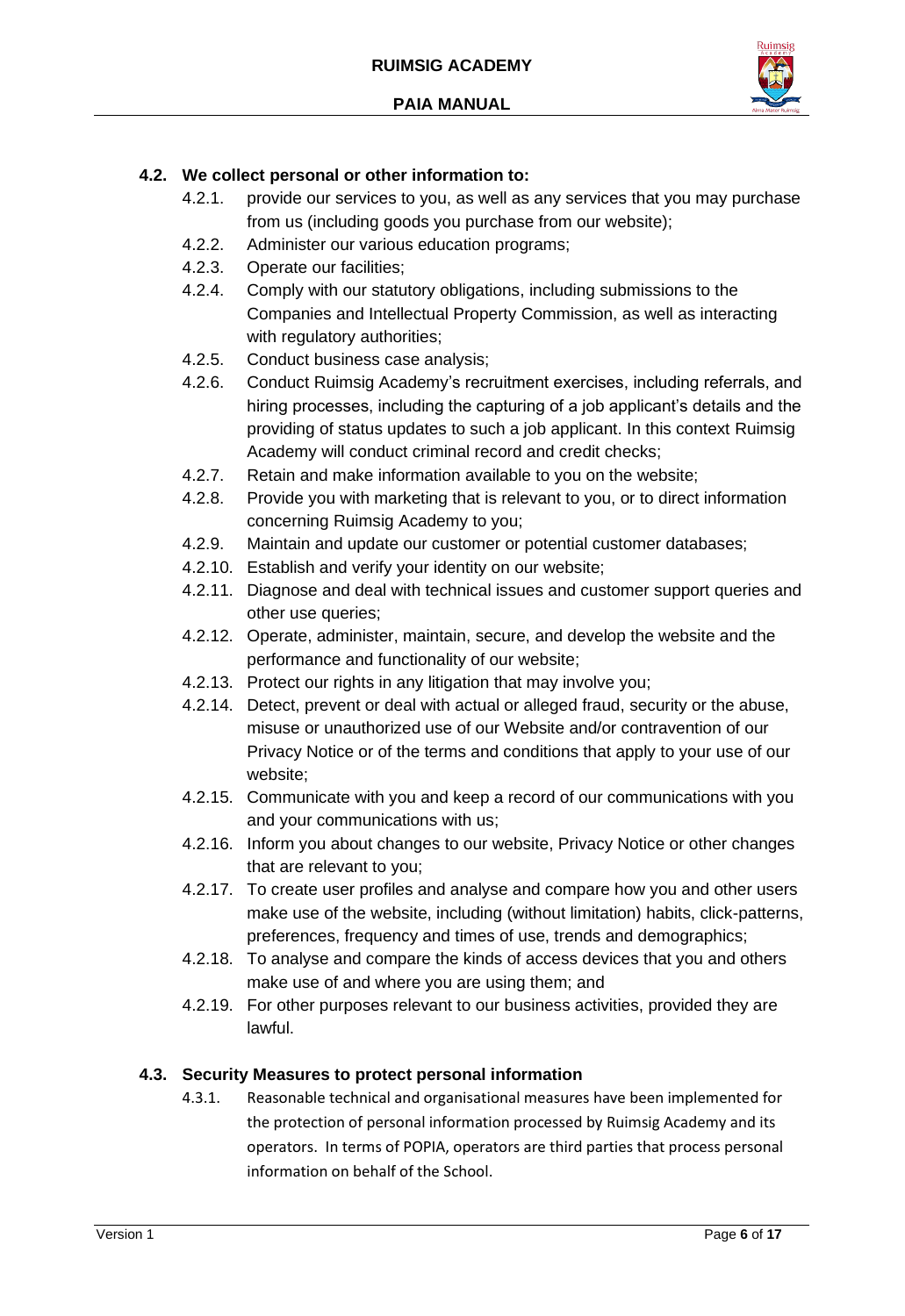

4.3.2. We continuously implement and monitor technical and organisational security measures to protect the personal information we hold, against unauthorised access, as well as accidental or wilful manipulation, loss or destruction.

#### **4.4. Trans-border flows of personal information**

- 4.4.1. We will only transfer personal information across South African borders if the relevant business transactions or situation requires trans-border processing, and will do so:
	- (i) Only in accordance with South African legislative requirements; or
	- (ii) If the data subject consents to transfer of their personal information to third parties in foreign countries.
- 4.4.2. We will take steps to ensure that operators are bound by laws, binding corporate rules or binding agreements that provide an adequate level of protection and uphold principles for reasonable and lawful processing of personal information, in terms of POPIA.
- 4.4.3. We will take steps to ensure that operators that process personal information in jurisdictions outside of South Africa, apply adequate safeguards as outlined in Section 4.3.
- 4.4.4. Personal information shared for performance of the pre-admission test, done by an external party outside the borders of South Africa, will be limited to the information required to do the test. The safeguards listed in 4.4.1 will be adhered to at all times.

# <span id="page-6-0"></span>**5. ACCESS TO RECORDS**

# **5.1. Automatic disclosures**

The following information is freely available:

• Ruimsig Academy (Pty) Ltd Annual Report.

# **5.2. Records that may be requested**

The following records of Ruimsig Academy may be available upon request:

- Companies Act records;
- Financial records;
- Tax records;
- Asset records:
- Income and other tax records:
- Student records;
- Parent/Guardian records:
- Employment records;
- Employment policies;
- Information technology records;
- Procurement records:
- Health, safety and environmental management records; and
- Other party records.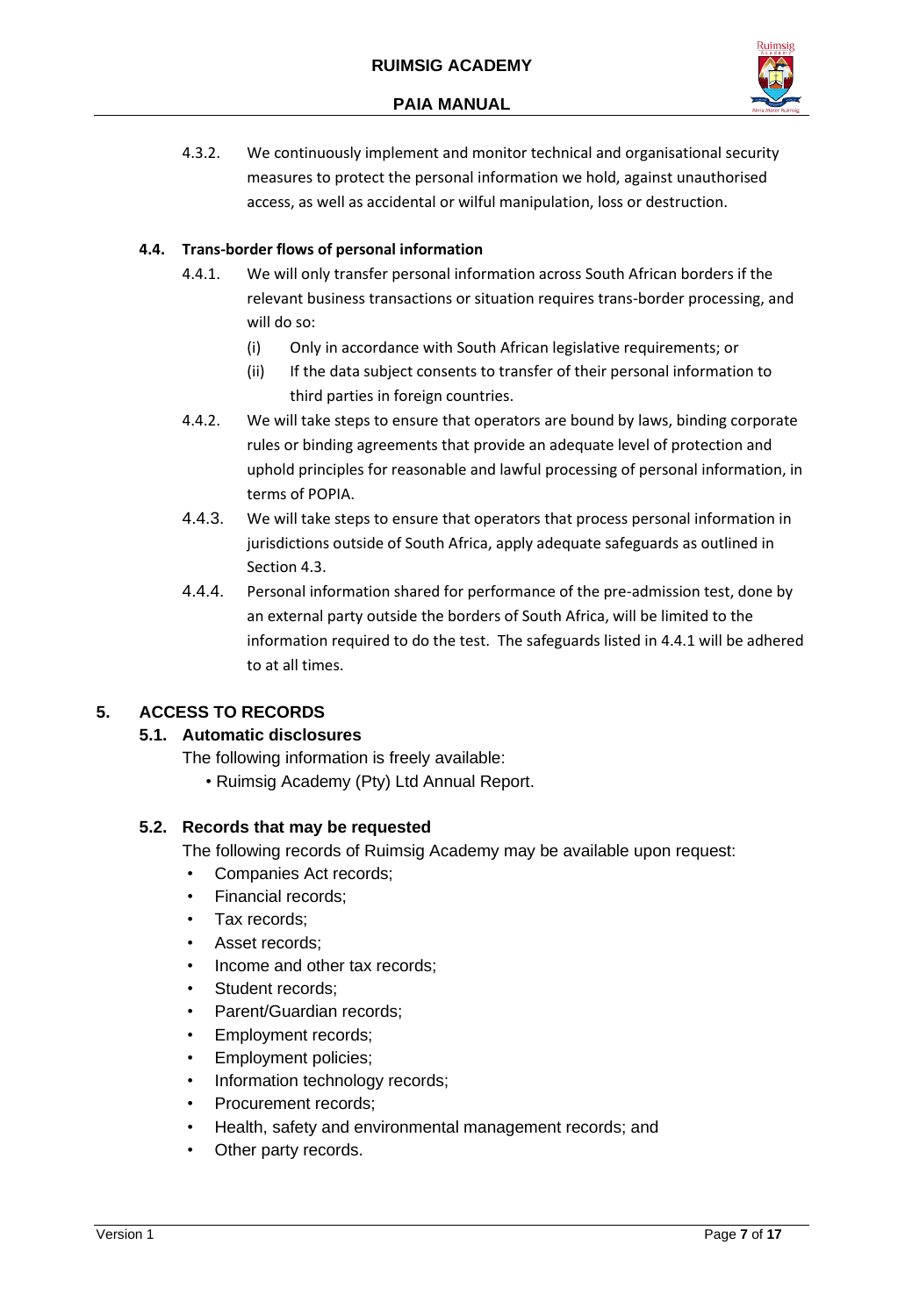

*Note that recording a category or subject matter in this manual does not imply that a request for access to such records would be honoured. All requests for access will be evaluated on a case-by-case basis on their own merits, and Ruimsig Academy* reserves the right to decline access to records in accordance with the provisions of *the Act.* 

# **5.3. Request procedures**

Any person wishing to gain access to information ("the requestor") must submit the prescribed form (see Annexure A) to the Information Officer.

- 5.3.1. The requestor must:
	- Provide sufficient detail on the request form to enable the Information Officer to identify the record and the requestor; and
	- Indicate in which form of access is required; and
	- Specify a postal address or fax number within South Africa; and
	- Identify the right that the requestor is seeking to exercise or protect, and provide reasons why the requested record is required for the exercise of the access or protection.
- 5.3.2. If a request is made on behalf of another person, the requestor must submit proof of the capacity in which the requestor is making the request to the satisfaction of the Information Officer.
- 5.3.3. The Information Officer will decide whether to grant the request or to decline the request and must notify the requestor in the required form.
- 5.3.4. If the request is granted, the access fee (see section 6), including any time that has exceeded the prescribed hours to search and prepare the record, must be paid.
- 5.3.5. If, after reasonable steps have been taken to find a record requested, and same cannot be located or does not appear to exist, Ruimsig Academy will advise the requestor accordingly.

# <span id="page-7-0"></span>**6. FEES**

# **6.1. Fees**

- 6.1.1. The Act provides for 2 kinds of fees:
	- Request fees non-refundable administration fees paid by all requestors (except personal requestors); and
	- Access fee paid by all requestors only when access is granted. The fee is intended to reimburse Ruimsig Academy for the costs involved in searching for a record and preparing it for delivery to the requestor.
- 6.1.2. Ruimsig Academy may withhold the record until the request fee and the deposit (if applicable) have been paid.
- 6.1.3. A requestor who seeks access to a record containing personal information about that requestor ("personal requestor") is not required to pay the request fee.
- 6.1.4. The fees payable are as per the Fees schedule in Annexure B.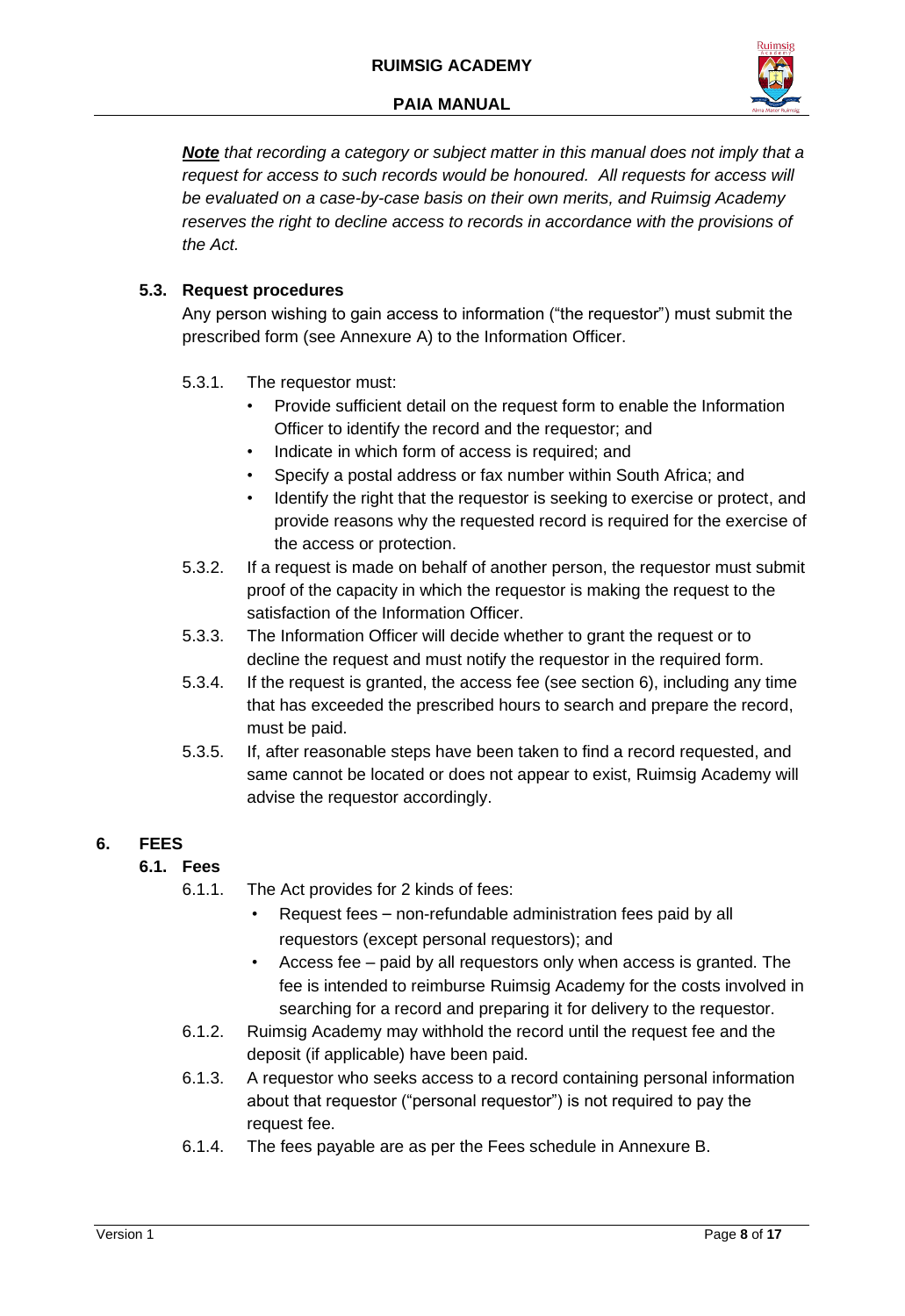

## **6.2. Deposit**

- 6.2.1. In accordance with section 54(2) of the Act, Ruimsig Academy may require a deposit in cases where searching for a record exceeds 6 hours.
- 6.2.2. The deposit will represent one third of the access fees payable by the requestor.

# <span id="page-8-0"></span>**7. GROUNDS FOR REFUSAL OF ACCESS TO RECORDS**

The information contained in this section is a summary of the grounds upon which Ruimsig Academy is entitled to raise, as grounds for the refusal of access to its records. The information is intended to provide a requestor with clarity as to the reasons why a request may be refused.

See Annexure C for details

## <span id="page-8-1"></span>**8. RIGHT OF APPEAL**

A requestor that is dissatisfied with the Information Officer's refusal to grant access to any information may –

- a) Within 30 days of being informed that the request was not granted, lodge an internal appeal; or
- b) Within 30 days of notification of the decision apply to court for relief.

#### <span id="page-8-2"></span>**9. AVAILABILITY OF THE MANUAL**

Ruimsig Academy's manual is available for inspection free of charge at the registered address as set out in the contact details at 2 above. Furthermore, a copy is available from the SAHRC (see contact details in 2 above) and on Ruimsig Academy's website as set out in 2 above.

#### <span id="page-8-3"></span>**10. UPDATES TO THIS MANUAL**

This manual will be updated whenever we make material changes to the current information.

# <span id="page-8-4"></span>**11. PRESCRIBED FORMS**

See Annexure A attached.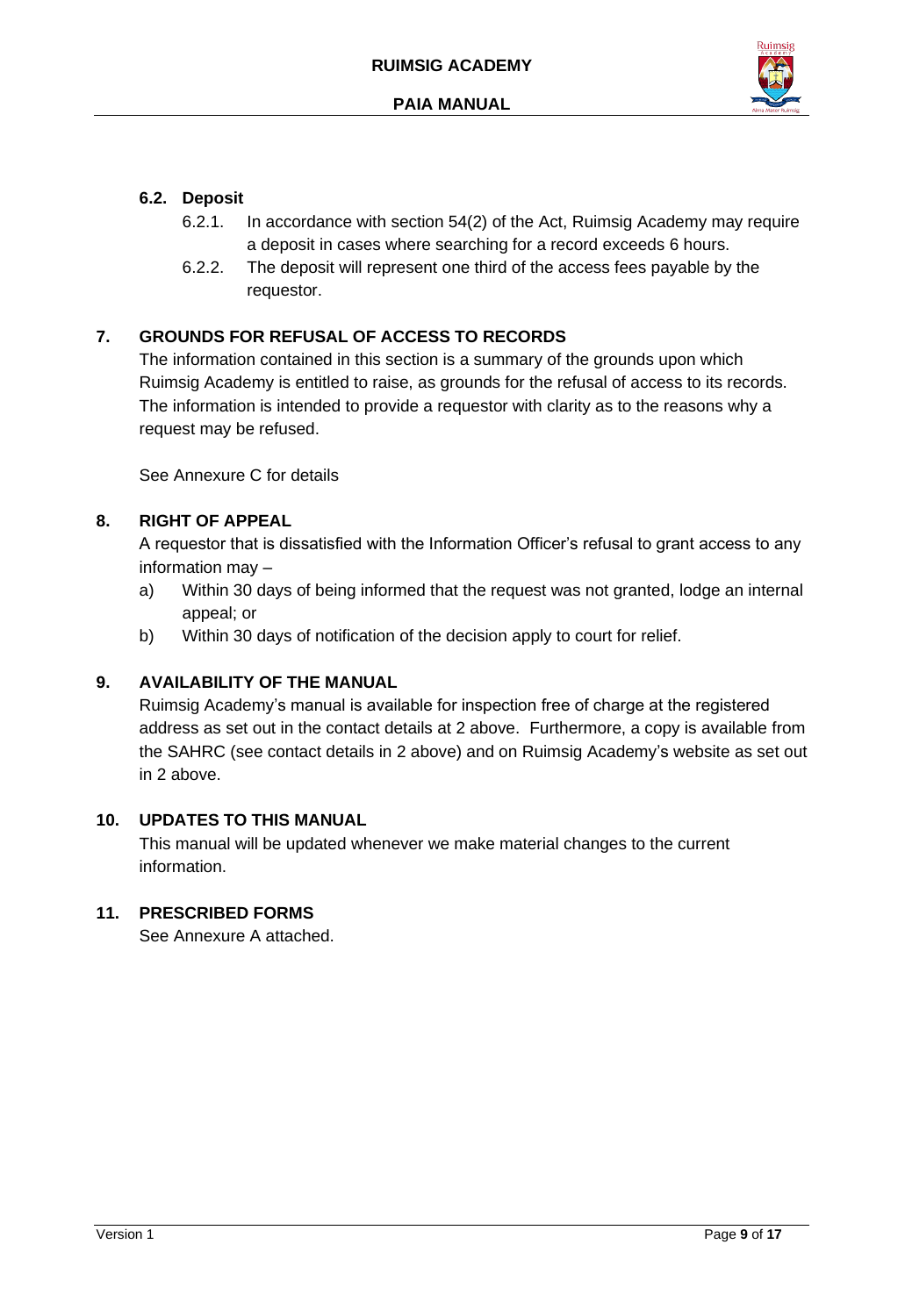

#### <span id="page-9-0"></span>**ANNEXURE A: PRESCRIBED REQUEST FORM**

**FORM C – REQUEST FOR ACCESS TO RECORD OF PRIVATE BODY** (Section 53(1) of the Promotion of Access to Information Act 2 of 2000 – Regulation 10)

# **A. Particulars of organisation required from:**

The Information Officer: Ann-louise Moir

#### **B. Particulars of person requesting access to the record**

- (a) The particulars of the person who requests access to the record must be given below.
- (b) The address and/or fax number in the Republic to which the information is to be sent must be given.
- (c) Proof of the capacity in which the request is made, if applicable, must be attached.

| Full names and surname:                 |  |
|-----------------------------------------|--|
| Identity number:                        |  |
| Postal address:                         |  |
| Fax number:                             |  |
| Telephone number:                       |  |
| E-mail address:                         |  |
| Capacity in which request is made, when |  |
| made on behalf of another person:       |  |

#### **C. Particulars of person on whose behalf request is made**

This section must be completed ONLY if a request for information is made on behalf of another person.

| Full names and surname: |  |
|-------------------------|--|
| Identity number:        |  |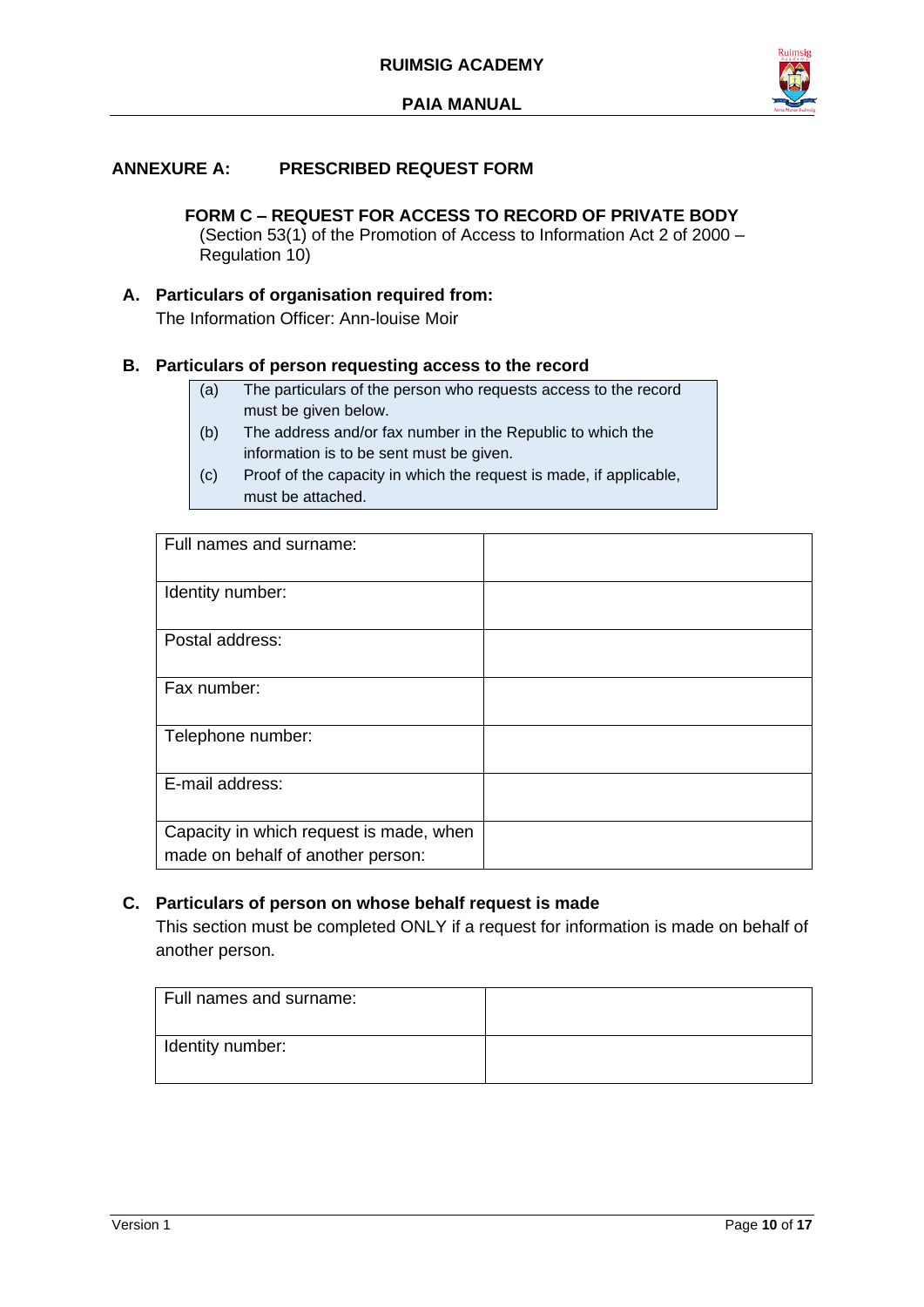

#### **D. Particulars of record**

- (a) Provide full particulars of the record to which access is requested, including the reference number if that is known to you, to enable the record to be located.
- (b) If the provided space is inadequate, please continue on a separate folio and attach it to this form.
- (c) The requestor must sign all the additional folios.

| Description of record or relevant part<br>of the record: |  |
|----------------------------------------------------------|--|
| Reference number, if available:                          |  |
| Any further particulars of record:                       |  |

#### **E. Fees**

- (a) A request for access to a record, other than a record containing personal information about yourself, will be processed only after a request fee has been paid.
- (b) You will be notified of the amount required to be paid as the request fee.
- (c) The fee payable for access to a record depends on the form in which access is required and the reasonable time required to search for and prepare a record.
- (d) If you qualify for exemption of the payment of any fee, please state the reason for exemption.

\_\_\_\_\_\_\_\_\_\_\_\_\_\_\_\_\_\_\_\_\_\_\_\_\_\_\_\_\_\_\_\_\_\_\_\_\_\_\_\_\_\_\_\_\_\_\_\_\_\_\_\_\_\_\_\_\_\_\_\_\_\_\_\_\_\_\_\_\_ \_\_\_\_\_\_\_\_\_\_\_\_\_\_\_\_\_\_\_\_\_\_\_\_\_\_\_\_\_\_\_\_\_\_\_\_\_\_\_\_\_\_\_\_\_\_\_\_\_\_\_\_\_\_\_\_\_\_\_\_\_\_\_\_\_\_\_\_\_

Reason for exemption from payment of fees:

#### **F. Form of access to record**

If you are prevented by a disability to read, view or listen to the record in the form of access provided for in 1 to 4 hereunder, state your disability and indicate in which form the record is required.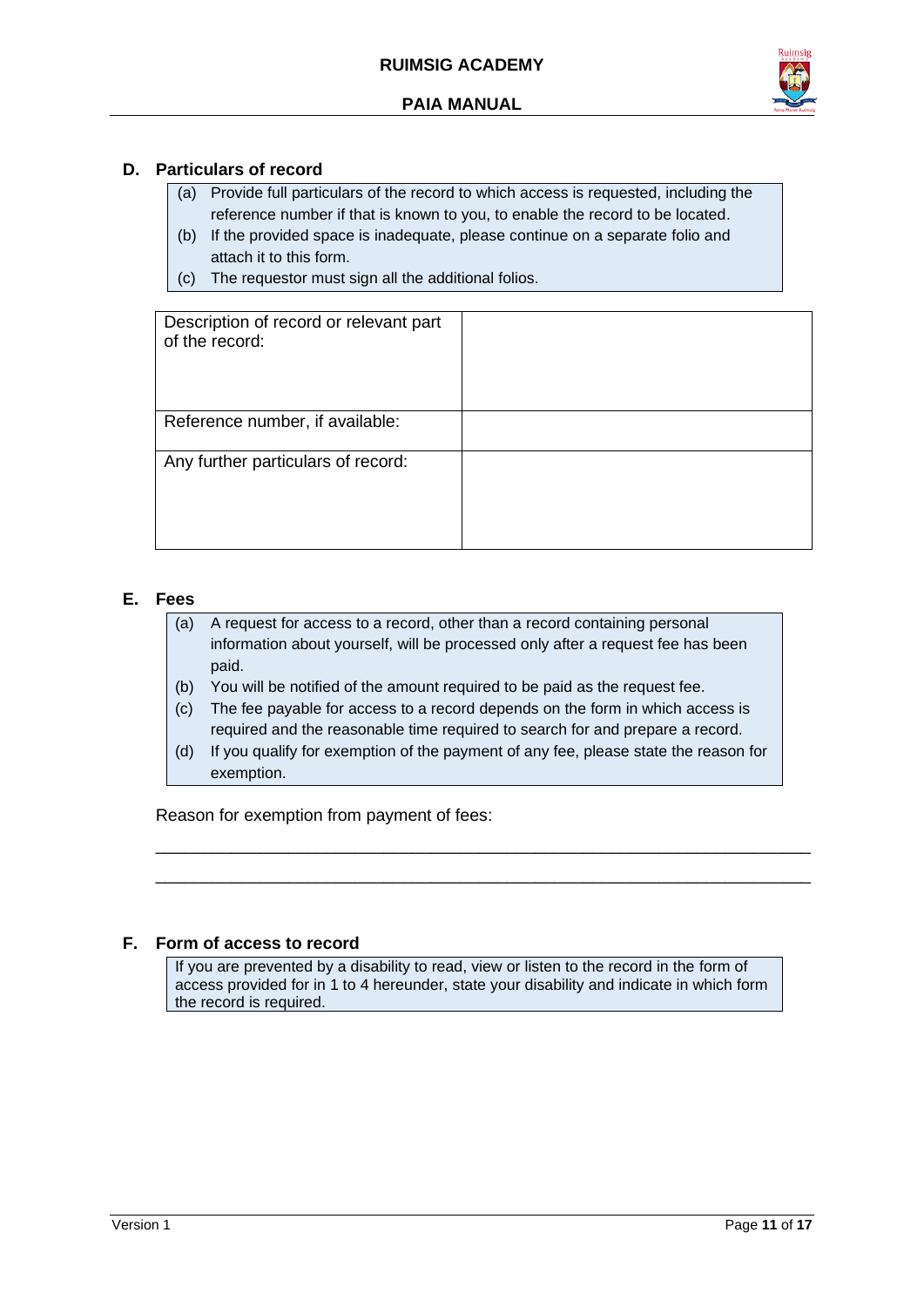#### **RUIMSIG ACADEMY**





|    | Disability:                                                                                  |  |  |  |
|----|----------------------------------------------------------------------------------------------|--|--|--|
|    | Form in which record is required:                                                            |  |  |  |
|    | Mark the appropriate box with an X.                                                          |  |  |  |
|    | <b>NOTES:</b>                                                                                |  |  |  |
|    | (a) Compliance with your request in the specified form may depend on the form in which       |  |  |  |
|    | the record is available.                                                                     |  |  |  |
|    | (b) Access in the form requested may be refused in certain circumstances. In such a case     |  |  |  |
|    | you will be informed if access will be granted in another form.                              |  |  |  |
|    | (c) The fee payable for access for the record, if any, will be determined partly by the form |  |  |  |
|    | in which access is requested.                                                                |  |  |  |
| 1. | If the record is in written or printed form:                                                 |  |  |  |
|    |                                                                                              |  |  |  |
|    | Copy of record*<br>Inspection of record                                                      |  |  |  |
|    |                                                                                              |  |  |  |
| 2. | If record consists of visual images:                                                         |  |  |  |
|    | (This includes photographs, slides, video recordings, computer-generated images,             |  |  |  |
|    | sketches, etc.)                                                                              |  |  |  |
|    |                                                                                              |  |  |  |
|    | Copy of the images*<br>View the images<br>Transcription of the                               |  |  |  |
|    | images*                                                                                      |  |  |  |
|    |                                                                                              |  |  |  |
| 3. | If record consists of recorded words or information which can be reproduced in               |  |  |  |
|    | sound:                                                                                       |  |  |  |
|    | Listen to the soundtrack<br>Transcription of soundtrack*                                     |  |  |  |
|    | Audio cassette<br>written or printed document                                                |  |  |  |
|    |                                                                                              |  |  |  |
| 4. | If record is held on computer or in an electronic or machine-readable form:                  |  |  |  |
|    |                                                                                              |  |  |  |
|    | Printed copy<br>Printed copy of<br>Copy in computer                                          |  |  |  |
|    | information derived<br>readable form*<br>of record                                           |  |  |  |
|    | from the record                                                                              |  |  |  |
| *  | If you requested a copy or transcription of a record                                         |  |  |  |
|    | (above), do you wish the copy or transcription to be posted<br><b>YES</b>                    |  |  |  |
|    | to you?                                                                                      |  |  |  |
|    | <b>NO</b>                                                                                    |  |  |  |
|    | Postage is payable.                                                                          |  |  |  |

#### **G. Particulars of right to be exercised or protected**

If the provided space is inadequate please continue on a separate folio and attach it to this form. The requestor must sign all the additional folios.

- 1. Indicate which right is to be exercised or protected:
- 2. Explain why the record requested is required for the exercise or protection of the said right:

\_\_\_\_\_\_\_\_\_\_\_\_\_\_\_\_\_\_\_\_\_\_\_\_\_\_\_\_\_\_\_\_\_\_\_\_\_\_\_\_\_\_\_\_\_\_\_\_\_\_\_\_\_\_\_\_\_\_\_\_\_\_\_\_\_\_\_ \_\_\_\_\_\_\_\_\_\_\_\_\_\_\_\_\_\_\_\_\_\_\_\_\_\_\_\_\_\_\_\_\_\_\_\_\_\_\_\_\_\_\_\_\_\_\_\_\_\_\_\_\_\_\_\_\_\_\_\_\_\_\_\_\_\_\_

\_\_\_\_\_\_\_\_\_\_\_\_\_\_\_\_\_\_\_\_\_\_\_\_\_\_\_\_\_\_\_\_\_\_\_\_\_\_\_\_\_\_\_\_\_\_\_\_\_\_\_\_\_\_\_\_\_\_\_\_\_\_\_\_\_\_\_ \_\_\_\_\_\_\_\_\_\_\_\_\_\_\_\_\_\_\_\_\_\_\_\_\_\_\_\_\_\_\_\_\_\_\_\_\_\_\_\_\_\_\_\_\_\_\_\_\_\_\_\_\_\_\_\_\_\_\_\_\_\_\_\_\_\_\_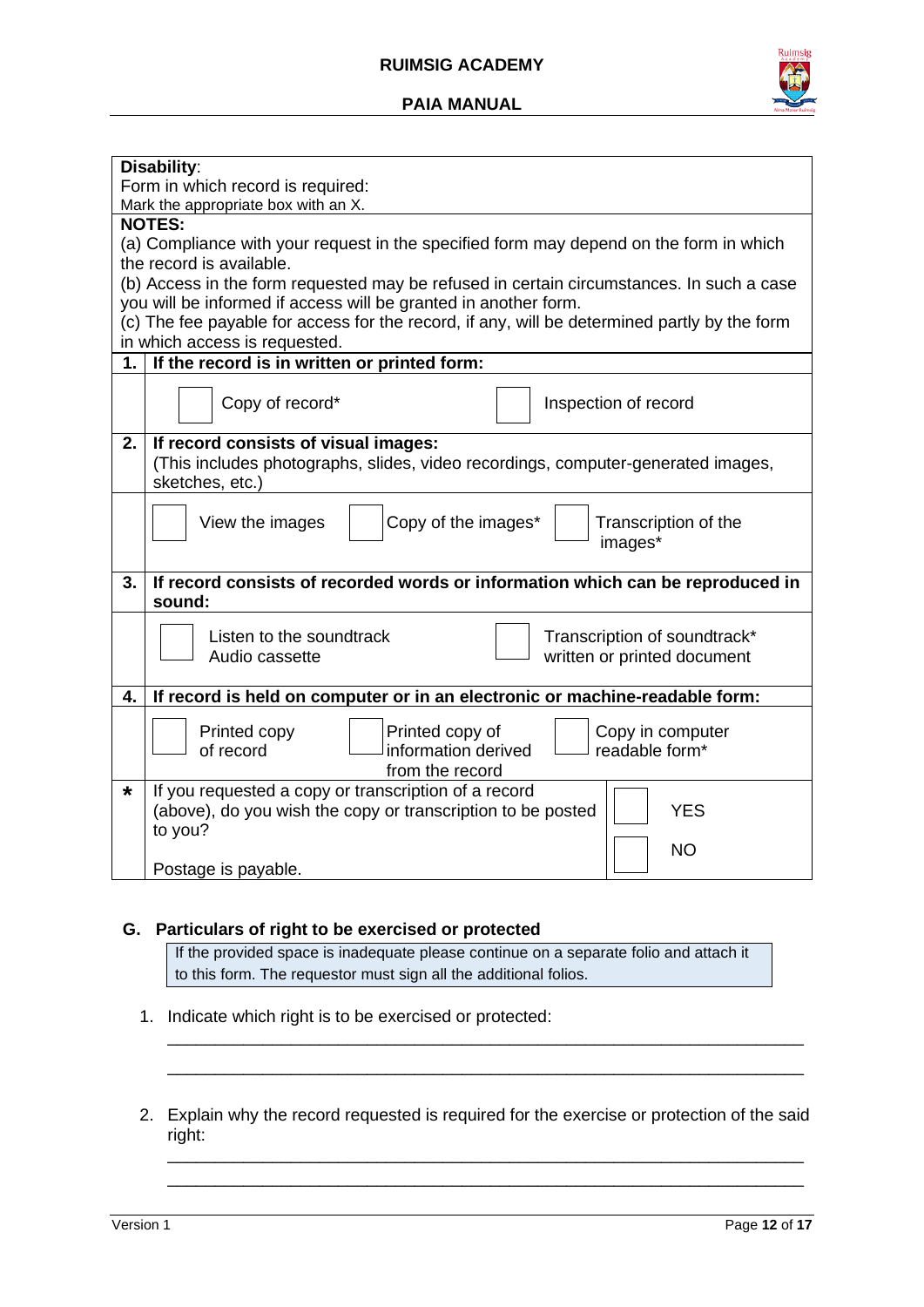

#### **H. Notice of decision regarding request for access**

\_\_\_\_\_\_\_\_\_\_\_\_\_\_\_\_\_\_\_\_\_\_\_\_\_\_\_\_\_\_\_\_\_\_

You will be notified in writing whether your request has been approved/denied. If you wish to be informed in another manner please specify the manner and provide the necessary particulars to enable compliance with your request.

How would you prefer to be informed of the decision regarding your request for access to the record? \_\_\_\_\_\_\_\_\_\_\_\_\_\_\_\_\_\_\_\_\_\_\_\_\_\_\_\_\_\_\_\_\_\_\_\_\_\_\_\_\_\_\_\_\_\_\_\_\_\_\_\_\_\_\_\_\_\_\_\_\_\_\_\_\_\_\_\_\_

\_\_\_\_\_\_\_\_\_\_\_\_\_\_\_\_\_\_\_\_\_\_\_\_\_\_\_\_\_\_\_\_\_\_\_\_\_\_\_\_\_\_\_\_\_\_\_\_\_\_\_\_\_\_\_\_\_\_\_\_\_\_\_\_\_\_\_\_\_ \_\_\_\_\_\_\_\_\_\_\_\_\_\_\_\_\_\_\_\_\_\_\_\_\_\_\_\_\_\_\_\_\_\_\_\_\_\_\_\_\_\_\_\_\_\_\_\_\_\_\_\_\_\_\_\_\_\_\_\_\_\_\_\_\_\_\_\_\_

Signed at………………………………. this………… day of …………………………….20….

SIGNATURE OF REQUESTOR / PERSON ON WHOSE BEHALF REQUEST IS MADE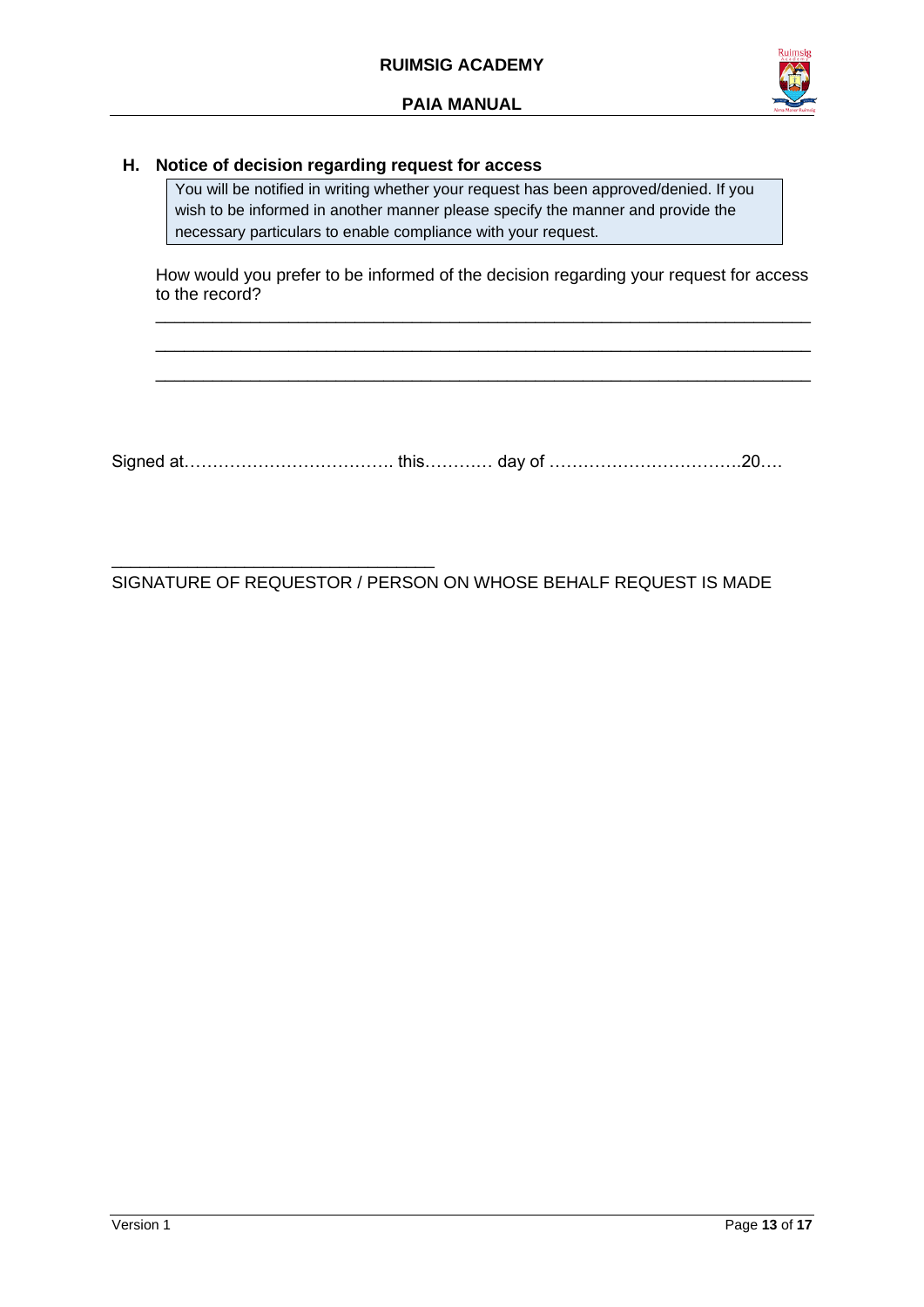

## <span id="page-13-0"></span>**ANNEXURE B: FEES PAYABLE**

| 1)              | <b>Request Fee</b>                                                     |     |                                                                                                                                            | R              | 50.00  |
|-----------------|------------------------------------------------------------------------|-----|--------------------------------------------------------------------------------------------------------------------------------------------|----------------|--------|
| 2)              | <b>PAIA Manual</b>                                                     |     | For every photocopy of an A4 page or part thereof.                                                                                         |                | 1.10   |
| $\overline{3)}$ | <b>Reproduction Fees</b>                                               | (a) | For every photocopy of an A4 page or part thereof                                                                                          | R              | 1.10   |
|                 |                                                                        | (b) | For every printed copy of an A4 page or part thereof held<br>on a computer or in electronic or machine-readable form                       | R.             | 0.75   |
|                 |                                                                        | (c) | For a copy in a computer readable form on -                                                                                                |                |        |
|                 |                                                                        |     | Stiffy disc<br>(i)                                                                                                                         | R.             | 7.50   |
|                 |                                                                        |     | Compact disc (disk and electronic copy for e-mailing<br>(ii)<br>purpose)                                                                   | R              | 70.00  |
|                 |                                                                        | (d) | For transcription of visual images, for an A4 page or<br>(i)<br>part thereof                                                               | R.             | 40.00  |
|                 |                                                                        |     | For a copy of visual images<br>(ii)                                                                                                        | R.             | 60.00  |
|                 |                                                                        | (e) | For a transcription of an audio record, for an A4 page<br>(i)<br>or part thereof                                                           | R              | 20.00  |
|                 |                                                                        |     | (ii) For a copy of an audio record                                                                                                         | R              | 30.00  |
|                 |                                                                        | (f) | Copy of school report (full colour)                                                                                                        | R.             | 200.00 |
| $\overline{4}$  | <b>Access Fees</b>                                                     | (a) | For every photocopy of an A4-size page or part thereof                                                                                     | R              | 1.10   |
|                 |                                                                        | (b) | For every printed copy of an A4-size page or part thereof<br>held on a computer or in electronic or machine readable<br>form               | R.             | 0.75   |
|                 |                                                                        | (c) | For a copy in a computer-readable form on -                                                                                                |                |        |
|                 |                                                                        |     | stiffy disc<br>(i)                                                                                                                         | $\overline{R}$ | 7.50   |
|                 |                                                                        |     | (ii)<br>compact disc (disk and electronic copy for e-mailing<br>purpose)                                                                   | R              | 70.00  |
|                 |                                                                        | (d) | For a transcription of visual images, for an A4-size<br>(i)<br>page or part thereof                                                        | R.             | 40.00  |
|                 |                                                                        |     | For a copy of visual images<br>(ii)                                                                                                        | R.             | 60.00  |
|                 |                                                                        | (e) | For a transcription of an audio record, for an A4-size<br>(i)<br>page or part thereof                                                      | R.             | 20.00  |
|                 |                                                                        |     | For a copy of an audio record<br>(ii)                                                                                                      | R.             | 30.00  |
| 5)              | Search and Preparation                                                 |     | To search for and prepare a record for disclosure, for each hour<br>or part thereof reasonably required for such search and<br>preparation | R              | 30.00  |
| 6)              | Actual postage is payable when a record must be posted to a requestor. |     |                                                                                                                                            |                |        |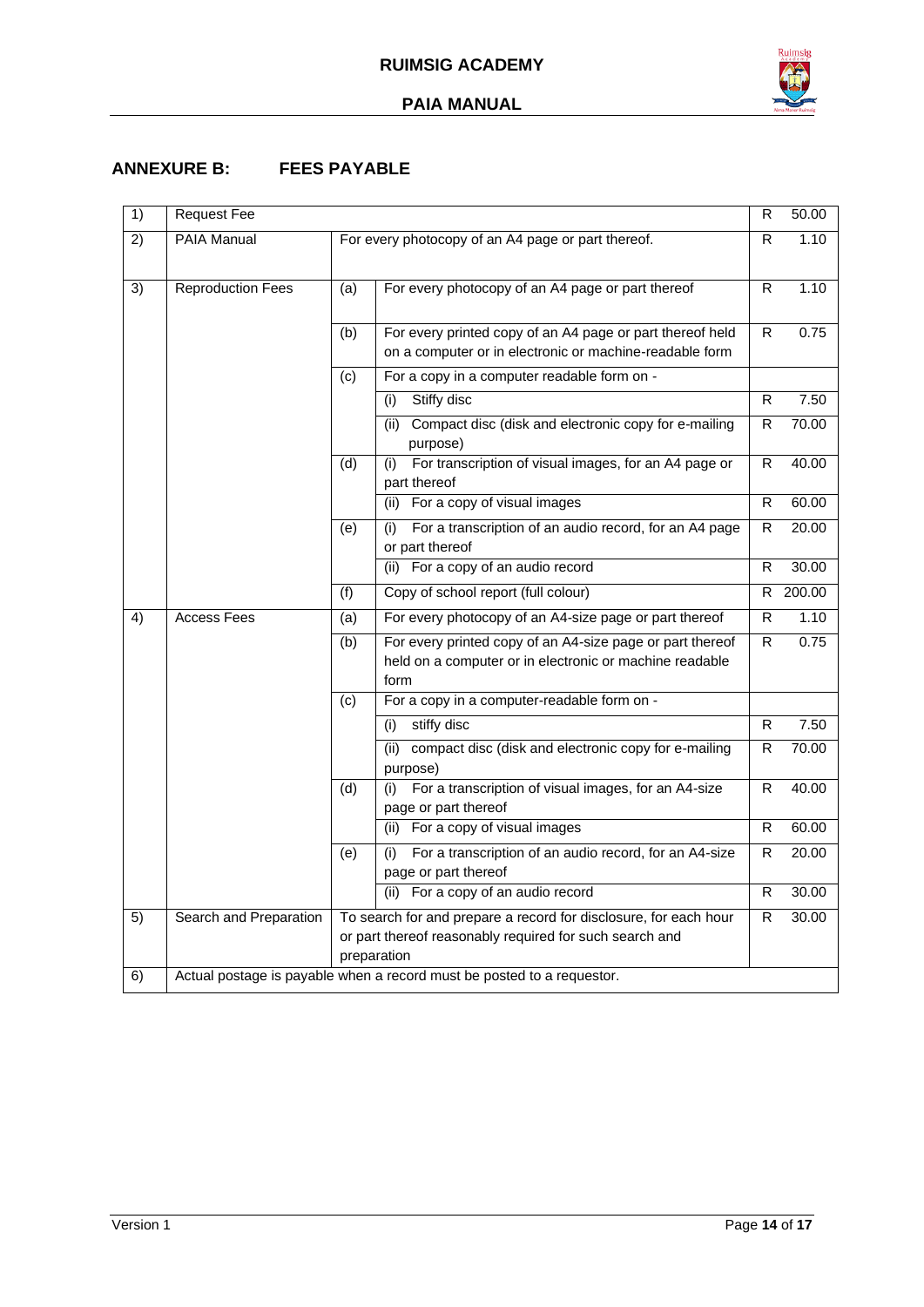

# <span id="page-14-0"></span>**ANNEXURE C: GROUNDS FOR REFUSAL OF ACCESS TO RECORDS**

# **A. Section 63: Mandatory protection of privacy of a third party who is a natural person**

The head of a private body must refuse a request for access to a record of that body if its disclosure would involve the unreasonable disclosure of personal information about a third party, including a deceased individual. **However, a record may not be refused if it consists of information:** 

- a) About an individual who has consented in writing to the disclosure of the information;
- b) Already publicly available;
- c) Given to the private body by the individual to whom it relates, and that individual was informed by the private body before it is disclosed that the information belongs to a class of information that may already be publicly available;
- d) About an individual's physical or mental health, or well-being, who is under the care of the requestor, and who is under the age of 18 years or incapable of understanding the nature of the request, and further if the disclosure would be in the individual's best interests;
- e) About an individual who is deceased and the requestor is the individual's next of kin, or is making the request with the written consent of the individual's next of kin;
- f) About an individual who is or was an official of a private body, and the information relates to the position or functions of the individual.

## **B. Section 64: Mandatory protection of commercial information of a third party**

- a) The head of a private body must refuse a request for access to a record of that private body if it contains:
	- (i) Trade secrets of a third party;
	- (ii) Financial, commercial, scientific or technical information of a third party, other than trade secrets, where the disclosure thereof would be likely to cause harm to the commercial or financial interests of that third party;
	- (iii) Information supplied to the third party in confidence, and if disclosed would place the third party at a disadvantage in contractual or other negotiations or prejudice the third party in commercial competition.
- b) **However, a record may not be refused if it consists of information:** 
	- (i) About a third party who has already consented in writing, to its disclosure to the requestor;
	- (ii) About the results of any product or environmental testing or other investigation supplied by the private body or the results of any such testing or investigation carried out on by or on behalf of the private body and its disclosure would reveal a serious public safety or environmental risk.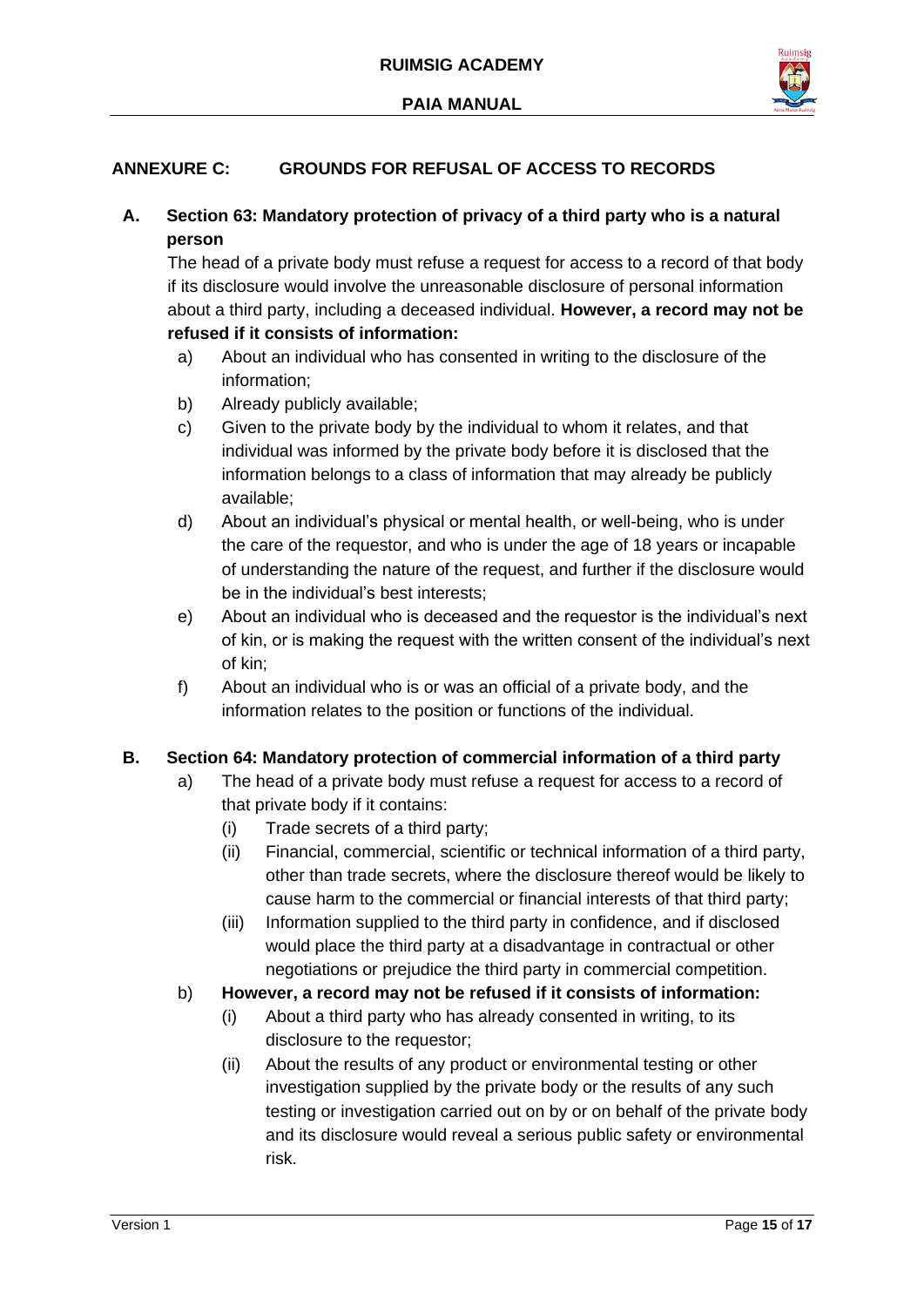

# **C. Section 65: Mandatory protection of certain confidential information of a third party**

The head of a private body must refuse a request for access to a record of that body, if its disclosure would constitute an action for breach of a duty of confidence owed to a third party in terms of an agreement.

# **D. Section 66: Mandatory protection of safety of individuals, and protection of property**

- a) The head of a private body must refuse a request for access to a record of that body if its disclosure could reasonably be expected to endanger the life or physical safety of an individual.
- b) The head of a private body may refuse a request for access to a record of that body if its disclosure would be likely to prejudice or impair:
	- (i) The security of a building, structure, or system, including a computer or communication system; a means of transport or any other property;
	- (ii) The methods, systems, plans or procedures for the protection of an individual in accordance with a witness protection scheme; the safety of the public or part of the public or the security of a building, structure, or system, including a computer or communication system, a means of transport or any other property.

# **E. Section 67: Mandatory protection of records privileged from production in legal Proceedings**

The head of a private body must refuse a request for access to a record of that body, if the record is privileged from production in legal proceedings unless the person entitled to the privilege has waived such privilege.

# **F. Section 68: Commercial information of a private body**

- a) The head of a private body may refuse a request for access to a record of that body if the record:
	- (i) Contains trade secrets of the private body;
	- (ii) Contains financial, commercial, scientific or technical information, other than trade secrets of the private body, and the disclosure thereof would likely cause harm to the commercial or financial interests of that body;
	- (iii) Contains information, the disclosure of which could reasonably be expected to put the private body at a disadvantage in contractual or other negotiations; or prejudice the body in commercial competition;
	- (iv) Is a computer programme as defined in the Copyright Act, No. 98 of 1978, which is owned by the private body, unless it is required to give access to a record in terms of PAIA.